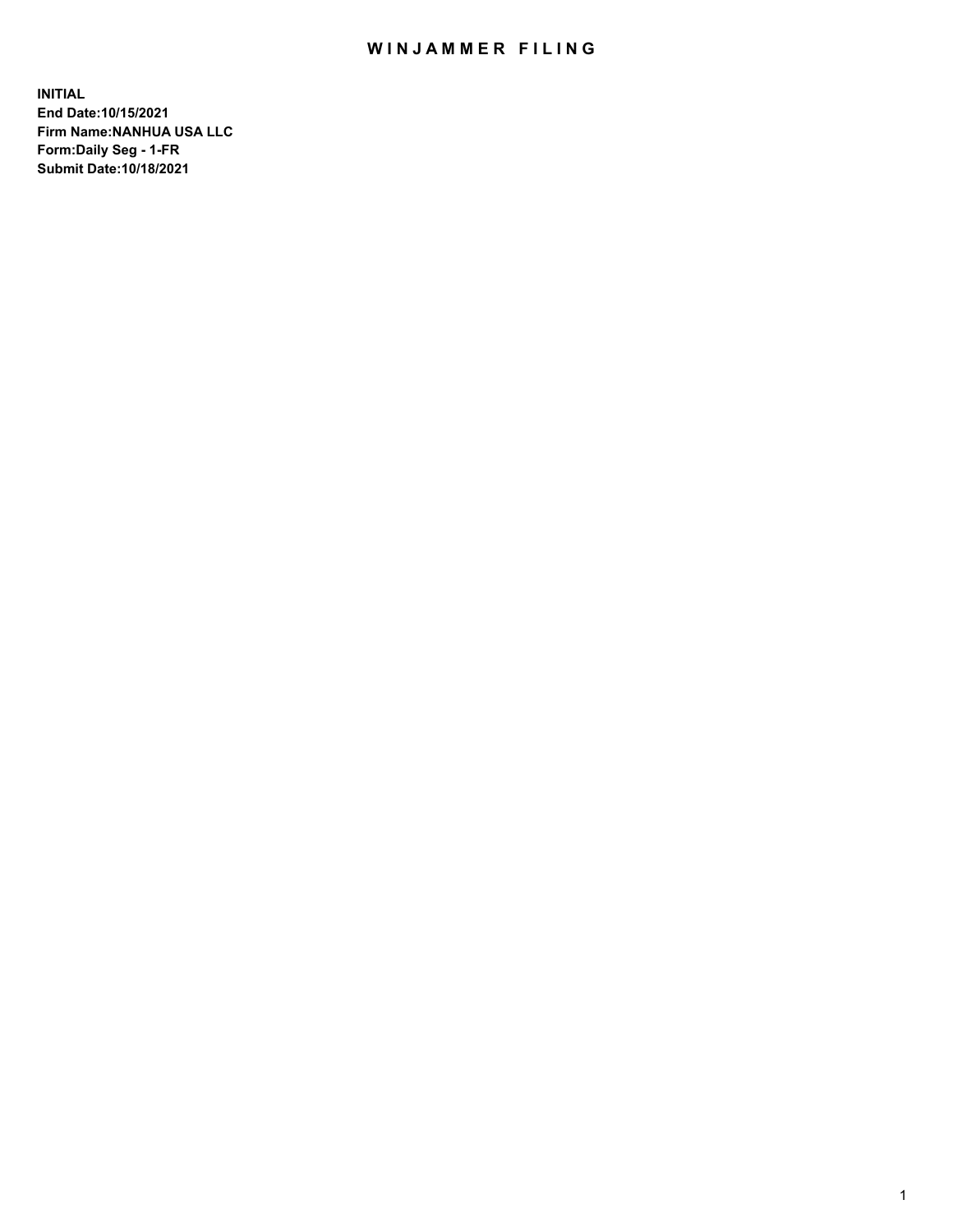### **INITIAL End Date:10/15/2021 Firm Name:NANHUA USA LLC Form:Daily Seg - 1-FR Submit Date:10/18/2021 Daily Segregation - Cover Page**

Name of Company **NANHUA USA LLC** [0010] Contact Name **Tracy Yuan** [0040] Contact Phone Number **+1 (312) 526-3930** [0060] Contact Email Address **tracy.yuan@nanhua-usa.com** [0065] FCM's Customer Segregated Funds Residual Interest Target (choose one): a. Minimum dollar amount: ; or **3,500,000** [8930] b. Minimum percentage of customer segregated funds required:% ; or **0** [8940] c. Dollar amount range between:and; or **0** [8950] **0** [8951] d. Percentage range of customer segregated funds required between:% and%. **0** [8960] **0** [8961] FCM's Customer Secured Amount Funds Residual Interest Target (choose one): a. Minimum dollar amount: ; or **100,000** [8970] b. Minimum percentage of customer secured funds required:% ; or **0** [8980] c. Dollar amount range between:and; or **0** [8990] **0** [8991] d. Percentage range of customer secured funds required between:% and%. **0** [9000] **0** [9001] FCM's Cleared Swaps Customer Collateral Residual Interest Target (choose one): a. Minimum dollar amount: ; or **0** [9010] b. Minimum percentage of cleared swaps customer collateral required:% ; or **0** [9020] c. Dollar amount range between:and; or **0** [9030] **0** [9031]

d. Percentage range of cleared swaps customer collateral required between:% and%. **0** [9040] **0** [9041]

Attach supporting documents CH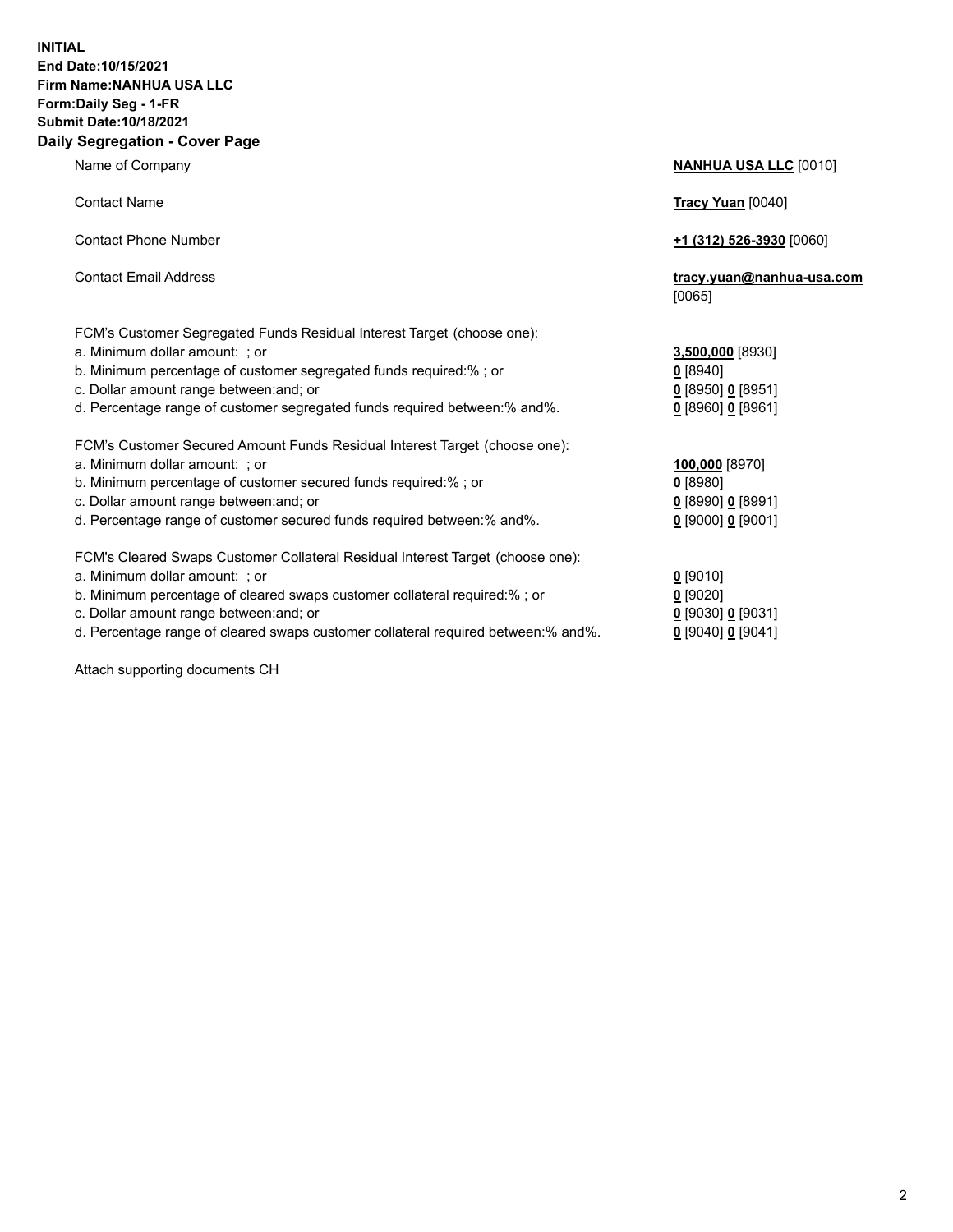## **INITIAL End Date:10/15/2021 Firm Name:NANHUA USA LLC Form:Daily Seg - 1-FR Submit Date:10/18/2021**

# **Daily Segregation - Secured Amounts**

|     | Foreign Futures and Foreign Options Secured Amounts                                                        |                         |
|-----|------------------------------------------------------------------------------------------------------------|-------------------------|
|     | Amount required to be set aside pursuant to law, rule or regulation of a foreign                           | $0$ [5605]              |
|     | government or a rule of a self-regulatory organization authorized thereunder                               |                         |
| 1.  | Net ledger balance - Foreign Futures and Foreign Option Trading - All Customers                            |                         |
|     | A. Cash                                                                                                    | 53 [5615]               |
|     | B. Securities (at market)                                                                                  | $0$ [5617]              |
| 2.  | Net unrealized profit (loss) in open futures contracts traded on a foreign board of trade                  | $0$ [5625]              |
| 3.  | Exchange traded options                                                                                    |                         |
|     | A. Market value of open option contracts purchased on a foreign board of trade                             | $0$ [5635]              |
|     | B. Market value of open contracts granted (sold) on a foreign board of trade                               | $0$ [5637]              |
| 4.  | Net equity (deficit) (add lines 1. 2. and 3.)                                                              | 53 [5645]               |
| 5.  | Account liquidating to a deficit and account with a debit balances - gross amount                          | $0$ [5651]              |
|     | Less: amount offset by customer owned securities                                                           | 0 [5652] 0 [5654]       |
| 6   | Amount required to be set aside as the secured amount - Net Liquidating Equity                             | 53 [5655]               |
|     | Method (add lines 4 and 5)                                                                                 |                         |
| 7.  | Greater of amount required to be set aside pursuant to foreign jurisdiction (above) or line                | 53 [5660]               |
|     | 6.                                                                                                         |                         |
|     | FUNDS DEPOSITED IN SEPARATE REGULATION 30.7 ACCOUNTS                                                       |                         |
| 1.  | Cash in Banks                                                                                              |                         |
|     | A. Banks located in the United States                                                                      | 353,074 [5700]          |
|     | B. Other banks qualified under Regulation 30.7                                                             | 0 [5720] 353,074 [5730] |
| 2.  | Securities                                                                                                 |                         |
|     | A. In safekeeping with banks located in the United States                                                  | $0$ [5740]              |
|     | B. In safekeeping with other banks qualified under Regulation 30.7                                         | 0 [5760] 0 [5770]       |
| 3.  | Equities with registered futures commission merchants                                                      |                         |
|     | A. Cash                                                                                                    | $0$ [5780]              |
|     | <b>B.</b> Securities                                                                                       | $0$ [5790]              |
|     | C. Unrealized gain (loss) on open futures contracts                                                        | $0$ [5800]              |
|     | D. Value of long option contracts                                                                          | $0$ [5810]              |
|     | E. Value of short option contracts                                                                         | 0 [5815] 0 [5820]       |
| 4.  | Amounts held by clearing organizations of foreign boards of trade                                          |                         |
|     | A. Cash                                                                                                    | $0$ [5840]              |
|     | <b>B.</b> Securities                                                                                       | $0$ [5850]              |
|     | C. Amount due to (from) clearing organization - daily variation                                            | 0[5860]                 |
|     | D. Value of long option contracts                                                                          | $0$ [5870]              |
|     | E. Value of short option contracts                                                                         | 0 [5875] 0 [5880]       |
| 5.  | Amounts held by member of foreign boards of trade                                                          |                         |
|     | A. Cash                                                                                                    | $0$ [5900]              |
|     | <b>B.</b> Securities                                                                                       | $0$ [5910]              |
|     | C. Unrealized gain (loss) on open futures contracts                                                        | $0$ [5920]              |
|     | D. Value of long option contracts                                                                          | $0$ [5930]              |
|     | E. Value of short option contracts                                                                         | 0 [5935] 0 [5940]       |
| 6.  | Amounts with other depositories designated by a foreign board of trade                                     | $0$ [5960]              |
| 7.  | Segregated funds on hand                                                                                   | $0$ [5965]              |
| 8.  | Total funds in separate section 30.7 accounts                                                              | 353,074 [5970]          |
| 9.  | Excess (deficiency) Set Aside for Secured Amount (subtract line 7 Secured Statement<br>Page 1 from Line 8) | 353,021 [5680]          |
| 10. | Management Target Amount for Excess funds in separate section 30.7 accounts                                | 100,000 [5980]          |
| 11. | Excess (deficiency) funds in separate 30.7 accounts over (under) Management Target                         | 253,021 [5985]          |
|     |                                                                                                            |                         |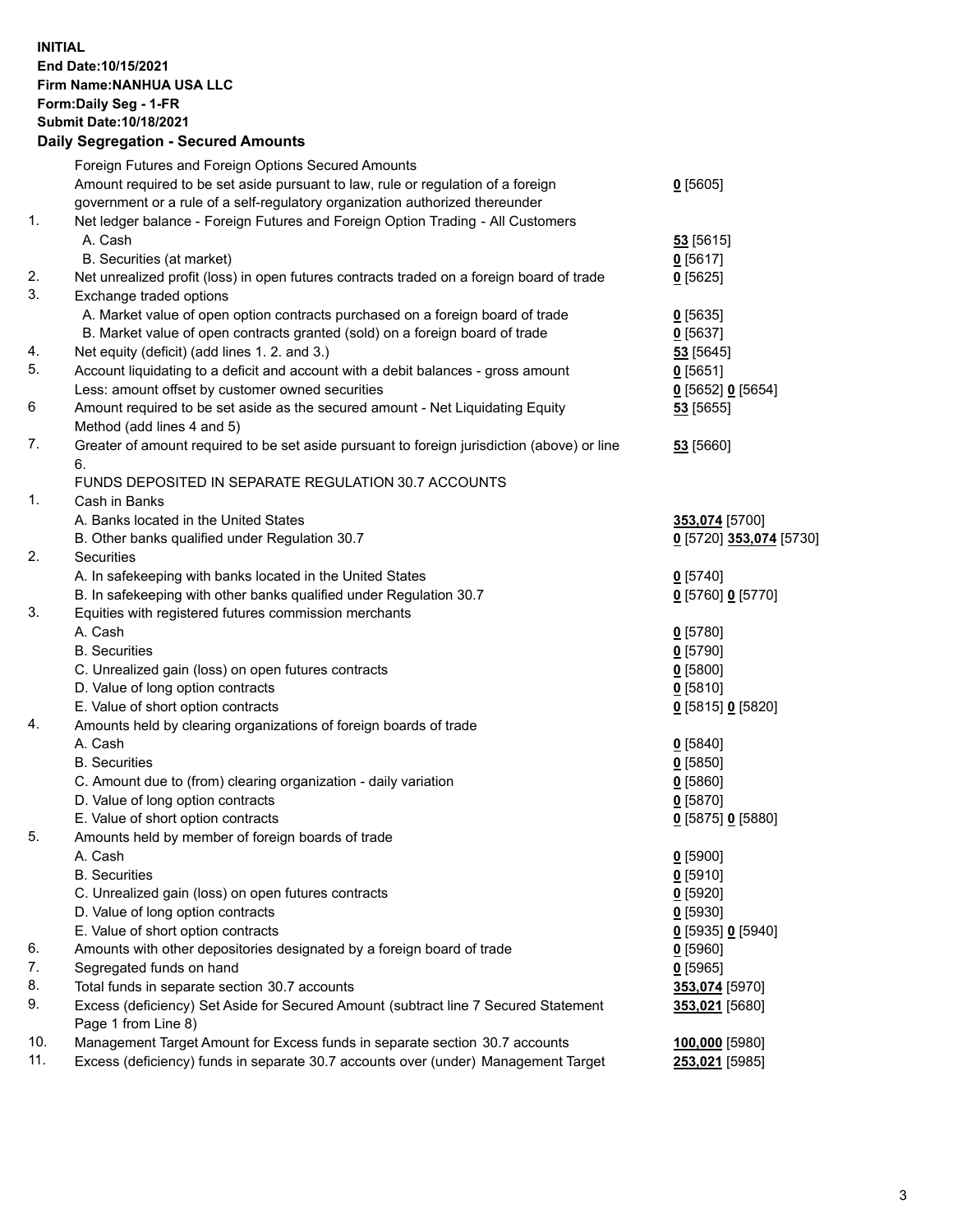**INITIAL End Date:10/15/2021 Firm Name:NANHUA USA LLC Form:Daily Seg - 1-FR Submit Date:10/18/2021 Daily Segregation - Segregation Statement** SEGREGATION REQUIREMENTS (Section 4d(2) of the CEAct) 1. Net ledger balance A. Cash **119,463,923** [5000] B. Securities (at market) **0** [5010] 2. Net unrealized profit (loss) in open futures contracts traded on a contract market **-13,761,894** [5020] 3. Exchange traded options A. Market value of open option contracts purchased on a contract market **224,690** [5030] B. Market value of open option contracts granted (sold) on a contract market **-2,680,976** [5040] 4. Net Equity (deficit) (add lines 1, 2, and 3) **103,245,743** [5050] 5. Accounts liquidating to a deficit and accounts with debit balances - gross amount **0** [5060] Less: amount offset by customer owned securities **0** [5070] **0** [5080] 6. Amount required to be segregated (add lines 4 and 5) **103,245,743** [5090] FUNDS IN SEGREGATED ACCOUNTS 7. Deposited in segregated funds bank accounts A. Cash **15,058,076** [5100] B. Securities representing investment of customers' funds (at market) **0** [5110] C. Securities held for particular customers or option customers in lieu of cash (at market) **0** [5120] 8. Margins on deposit with derivatives clearing organizations of contract markets A. Cash **103,208,250** [5130] B. Securities representing investment of customers' funds (at market) **0** [5140] C. Securities held for particular customers or option customers in lieu of cash (at market) **0** [5150] 9. Net settlement from (to) derivatives clearing organizations of contract markets **-124,105** [5160] 10. Exchange traded options A. Value of open long option contracts **224,690** [5170] B. Value of open short option contracts **-2,680,976** [5180] 11. Net equities with other FCMs A. Net liquidating equity **0** [5190] B. Securities representing investment of customers' funds (at market) **0** [5200] C. Securities held for particular customers or option customers in lieu of cash (at market) **0** [5210] 12. Segregated funds on hand **0** [5215] 13. Total amount in segregation (add lines 7 through 12) **115,685,935** [5220] 14. Excess (deficiency) funds in segregation (subtract line 6 from line 13) **12,440,192** [5230] 15. Management Target Amount for Excess funds in segregation **3,500,000** [5240] 16. Excess (deficiency) funds in segregation over (under) Management Target Amount Excess **8,940,192** [5250]